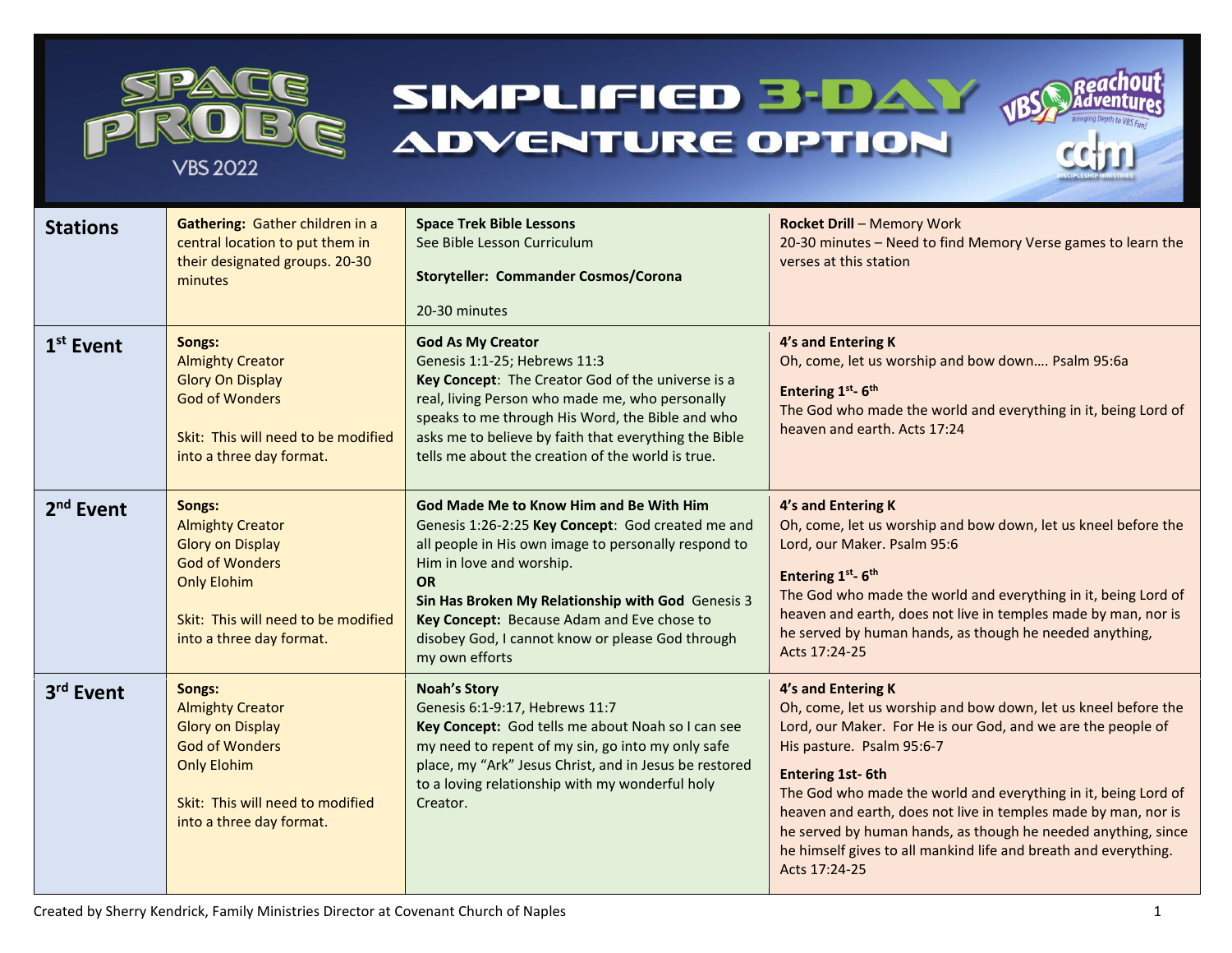|                                                        | <b>Recreation (20 minutes)</b>       | Crafts (20 minutes)                                       | Snacks (20 minutes)                                      |  |  |  |  |
|--------------------------------------------------------|--------------------------------------|-----------------------------------------------------------|----------------------------------------------------------|--|--|--|--|
|                                                        | <b>See Recreation Packet</b>         | See Craft Curriculum                                      | See Director Guide                                       |  |  |  |  |
| 1 <sup>st</sup> Event                                  | The Recreation Packet has some great | Space Caps                                                | Really fun Spaced themed ideas in the guide OR go simple |  |  |  |  |
|                                                        | ideas for games.                     | White caps from Oriental Trading. Decorate in space-      | and do basic snacks that kids will love and eat!         |  |  |  |  |
|                                                        |                                      | themed symbols with paint, sponges, or stamps.            |                                                          |  |  |  |  |
| 2 <sup>nd</sup> Event                                  | Look through them and choose what    | <b>Space Photo Frame</b>                                  |                                                          |  |  |  |  |
|                                                        | will work in                         | Pre-cut photo frames with space theme foamies. Will       |                                                          |  |  |  |  |
|                                                        | your context and space.              | need to take pictures and have them developed first day.  |                                                          |  |  |  |  |
|                                                        |                                      |                                                           |                                                          |  |  |  |  |
| 3 <sup>rd</sup> Event                                  | <b>Think Space Themed Games</b>      | Space Rocket with Weekly Verse on it. Pulley Rockets are  |                                                          |  |  |  |  |
|                                                        |                                      | available at Oriental Trading. Run off verse to glue onto |                                                          |  |  |  |  |
|                                                        |                                      | one side of the rocket.                                   |                                                          |  |  |  |  |
|                                                        |                                      |                                                           |                                                          |  |  |  |  |
| <b>Closing:</b> Go to the gathering area for dismissal |                                      |                                                           |                                                          |  |  |  |  |
|                                                        |                                      |                                                           |                                                          |  |  |  |  |

| <b>Sample Schedule with 5 to 20-minute rotations</b><br>plus Opening and Closing |                     |                     |                     |                     |                     |  |  |  |
|----------------------------------------------------------------------------------|---------------------|---------------------|---------------------|---------------------|---------------------|--|--|--|
|                                                                                  | Class 1             | Class 2             | Class 3             | Class 4             | <b>Class 5</b>      |  |  |  |
| 9:30-9:50                                                                        | Gathering           | Gathering           | Gathering           | Gathering           | Gathering           |  |  |  |
| 9:50-10:10                                                                       | <b>Space Trek</b>   | <b>Snacks</b>       | Crafts              | Recreation          | <b>Rocket Drill</b> |  |  |  |
| 10:10-10:30                                                                      | <b>Rocket Drill</b> | <b>Space Trek</b>   | <b>Snacks</b>       | Crafts              | Recreation          |  |  |  |
| 10:30-10:50                                                                      | Recreation          | <b>Rocket Drill</b> | <b>Space Trek</b>   | <b>Snacks</b>       | Crafts              |  |  |  |
| 10:50-11:10                                                                      | Crafts              | Recreation          | <b>Rocket Drill</b> | <b>Space Trek</b>   | <b>Snacks</b>       |  |  |  |
| 11:10-11:30                                                                      | <b>Snacks</b>       | Crafts              | Recreation          | <b>Rocket Drill</b> | <b>Space Trek</b>   |  |  |  |
| 11:30-11:45                                                                      | <b>Closing</b>      | And                 | <b>Dismissal</b>    |                     |                     |  |  |  |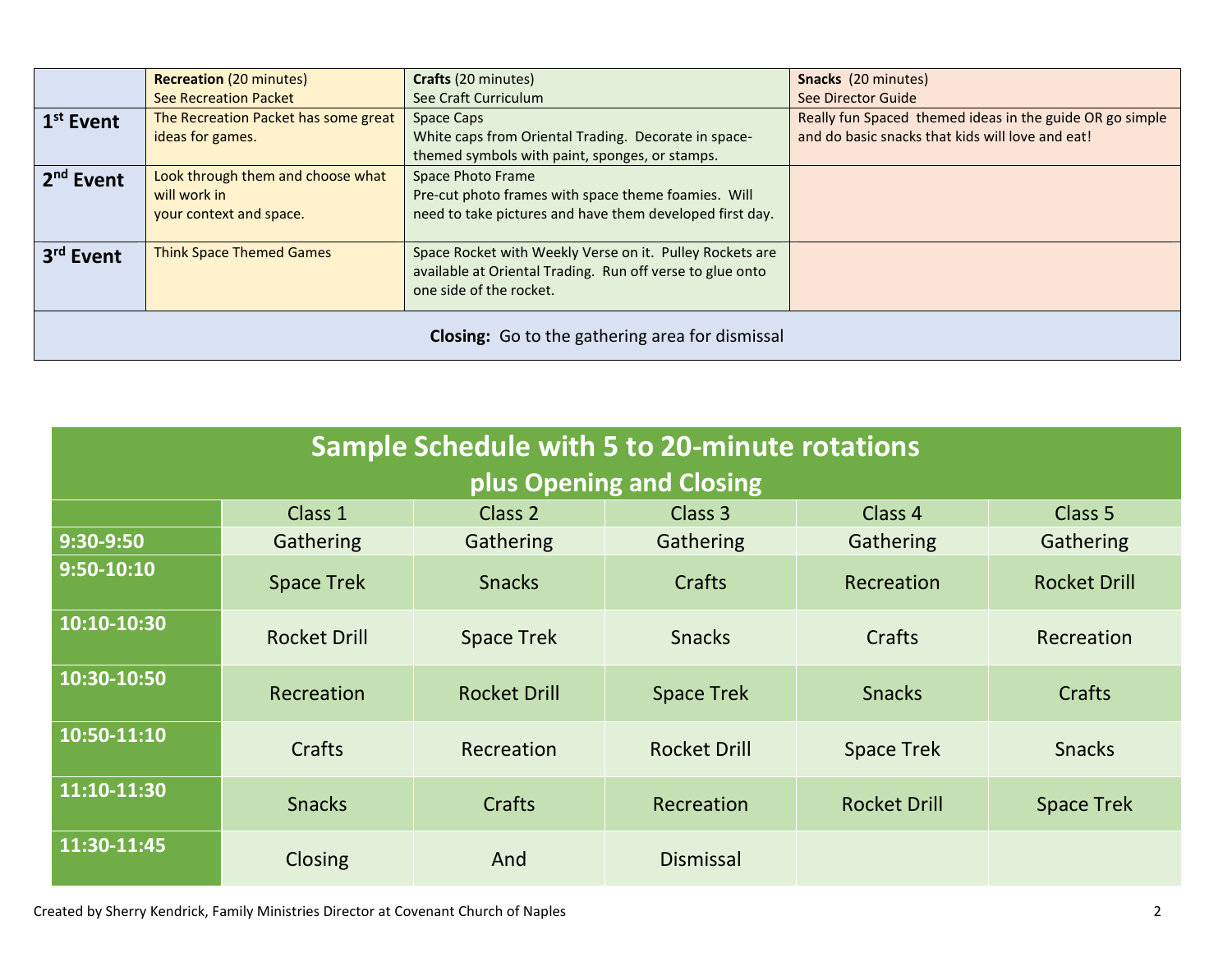# SIMPLIFIED SPACE PROBE 3 DAY VBS

## **1. Decide how to do the intake/gathering of children**.

Prepare registration ahead of time so that as each child (astronaut) comes they know where to go to sit with their team (squadron). One way of doing this is:

As families enter on first day have three designated areas for check-in:

- 1. Welcome packet has all the family names on the outside with their Squadron number.
- 2. Get their check in badges (or nametags)
- 3. Get a t-shirt if you are using/providing them.

Finally, they entered the Worship Area where music is already being sung and parent takes each child where they see a Squadron number on a sign. Their guide for the week greets the child and checks them in on their attendance sheet.

#### **2. Decide if you will sing/do skit during the gathering of the children.** If so, allow drop off 15 minutes before Music/Skit time starts.

### **3. Decide on your stations.**

Suggested:

- **■** Bible Lesson  $-1$ <sup>st</sup> teaching time
- Bible Memory/Gospel Presentation/Bible Games 2<sup>nd</sup> teaching time
- **Crafts**
- Snack (I often combine this with Crafts, Music or Recreation and make it a 10 minute/20 minute rotation. Especially if I add the music rotation!
- Recreation
- **Music**

If you average 10-12 children in each age group, using the schedule above would allow you to have 50-60 kids in your VBS. If you want to add more children, you simply create another schedule. I create three schedules - one for preschool, one for younger elementary, one for older elementary this allows me to grow the VBS numerically if needed.

**Bible Lesson – 1 st teaching time** – Use the SPACE PROBE Bible lesson material with the Astronaut storyteller! Find your best dramatic teacher(s) for this. You will need one teacher per schedule/rotation you create. And this is the best part of VBS Reachout Adventures – the content of the lessons. The kids will love the teachers dressed up for this! (Just a quick Amazon search and there are cool costumes: White, Orange, Blue and Metallic.

**Salvation Flight Plan – Memory Verse – 2<sup>nd</sup> teaching time.** This is where I modify the curriculum a bit. Our second teaching time is the Salvation Flight Plan (rather than using it as part of opening/closing). The teacher will spend 20 minutes on the Gospel presentation each day and 10 minutes doing a fun interactive game that helps teach the Bible verse. This is just a modified suggestion that works for us.

**Crafts** – You can choose any type of craft you would like. I just picked what I thought the kids would enjoy most. The cap, picture frame and rocket are suggested in the curriculum, and I found most of what would be needed to do them on Oriental Trading.